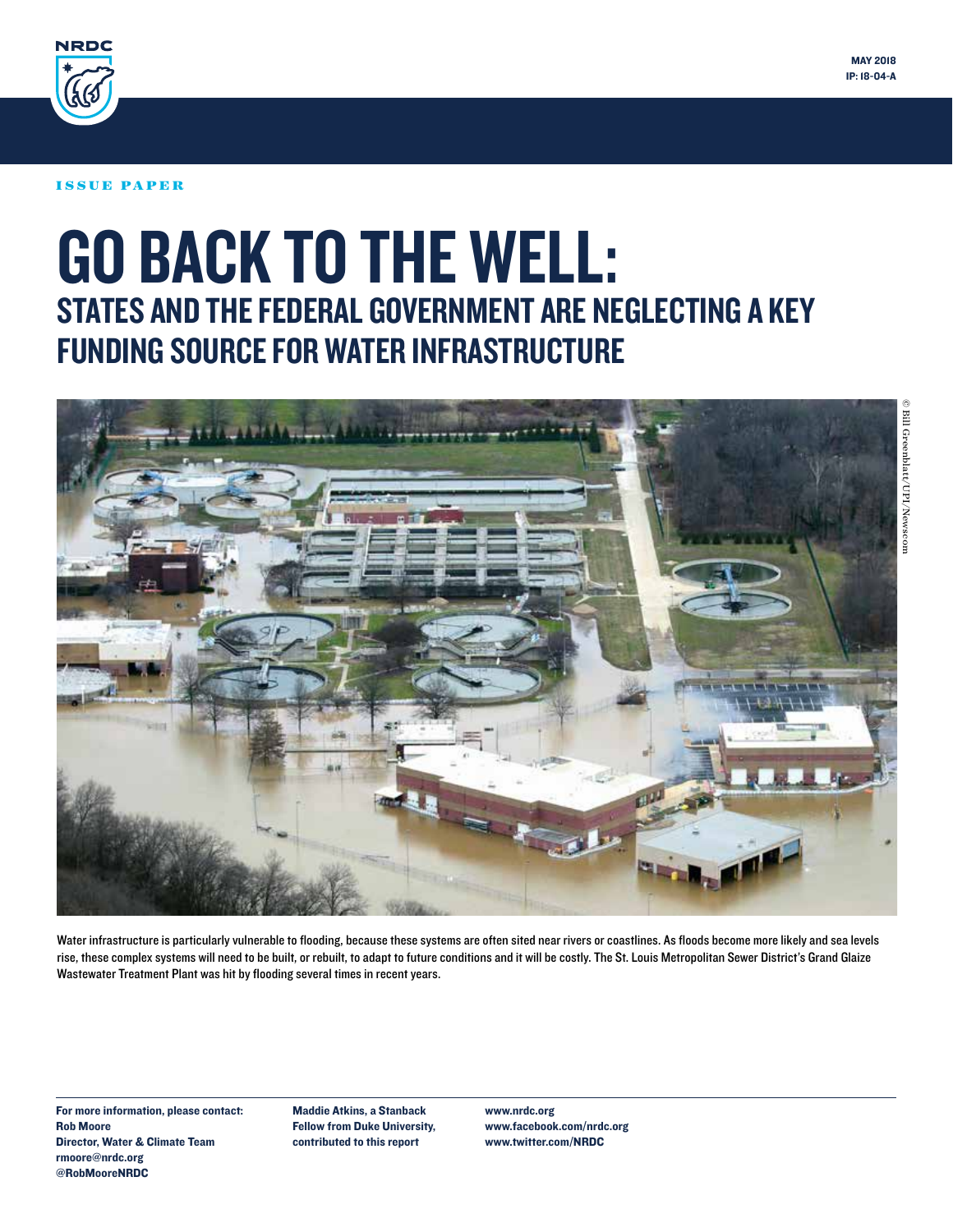## EXECUTIVE SUMMARY

The funding gap for U.S. water infrastructure could exceed \$1 trillion. Many decades-old drinking water, wastewater, and stormwater systems do not meet existing environmental and public health standards. Even more systems will need to be modernized to continue to meet these standards. Furthermore, our water infrastructure was never designed for the impacts of climate change, including the increasing frequency of droughts and sea level rise, so many existing systems will need to be redesigned or relocated.

Congress established the Clean Water State Revolving Fund (CWSRF) and Drinking Water State Revolving Fund (DWSRF) to provide states sustainable, long-term financial assistance to support communities' water infrastructure needs.<sup>1</sup> These funds have provided \$151.2 billion in financial assistance since their inception, but their full potential remains untapped.2 This report describes actions that federal and state governments should take to more effectively leverage water infrastructure funding through State Revolving Funds (SRFs).<sup>3</sup>

To help close the funding gap, there must be increased federal financial support for SRFs. Second, states need to make use of their ability to issue SRF-backed loan guarantees to communities. This would enable communities to more easily and cheaply raise funds from private financial markets. Third, states should leverage additional funding for their SRF programs through the issuance of bonds, which is a low-cost way to increase their SRFs' financial capacity. Finally, Congress should grant states the flexibility to use newly generated funding for SRF grants or subsidized assistance.

These recommendations could help shrink the nation's water infrastructure funding gap in a way that's sustainable and equitable. It would also provide assistance for communities most in need, and help build the 21st century water infrastructure systems the entire nation needs.

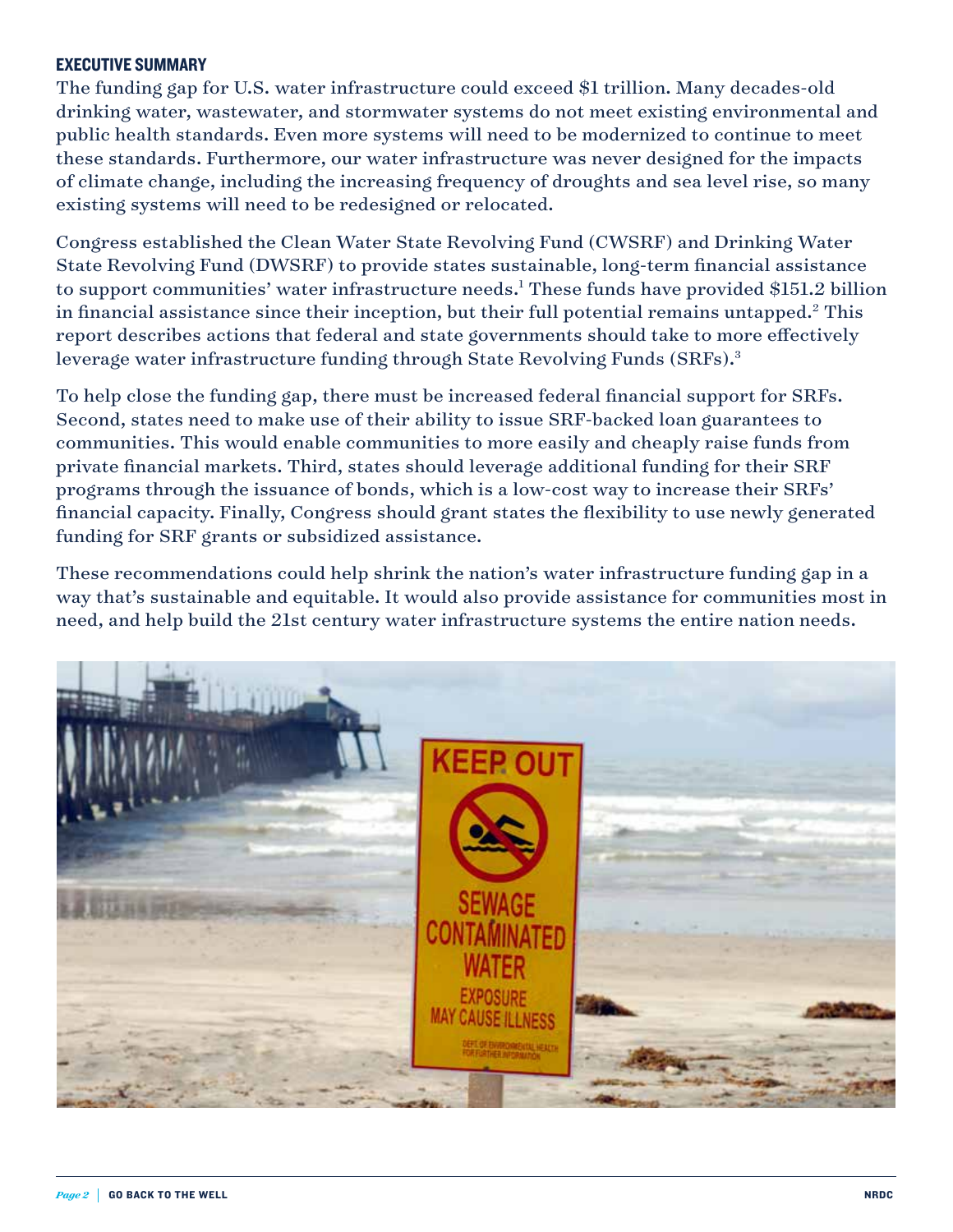America's drinking water, wastewater, and stormwater systems are vital to communities' well-being.<sup>4</sup> But they are decades old and in need of a makeover in the next several decades. Legacy environmental and public health problems have been ignored for too long and many treatment plants need to be modernized or replaced.5 For example, in Flint, Michigan, in 2015, lead service lines contributed to a public health emergency.6 To simply meet and maintain existing health and environmental standards, the U.S. Environmental Protection Agency (EPA) estimates that the nation would need nearly \$745 billion.7 That breaks out to \$472.6 billion for drinking water and \$271 billion for sewage systems and stormwater.<sup>8,9</sup>

And that price tag doesn't even include potential costs from the looming threat of climate change and the number of water systems that, as a result, will need to be re-engineered—and in some cases relocated—to cope with sea level rise, floods, and droughts. To adequately address the rising number of these incidents, the nation may need an additional \$448 to \$944 billion by 2050.10 Our water infrastructure is already suffering from these events. Between 1998 and 2014, the Federal Emergency Management Agency (FEMA) spent \$7.4 billion just to repair water and sewer infrastructure damaged by floods and coastal storms.<sup>11</sup>

After Hurricane Ivan struck in 2004, Pensacola, Florida paid \$300 million to move an aging sewage treatment plant to a new location that was better protected from flooding and less vulnerable to sea level rise.12 In 2012, Hurricane Sandy caused more than \$5 billion in damage to wastewater infrastructure in New York and New Jersey and hundreds of millions more was spent to make these systems less vulnerable to similar events in the future.13,14,15 Communities across the country will face the same challenges in the future. A study by Argonne National Laboratory and the University of California-Berkeley found that 162 wastewater treatment plants serving 10.4 million Americans are at risk of flooding with three feet of sea level rise. With six feet of sea level rise, the numbers increase to 394 wastewater treatment plants serving 31.6 million Americans.<sup>16</sup>

*All told, the United States is facing a future bill for water infrastructure that is well in excess of \$1 trillion. And that raises the trillion-dollar question: "Where will these funds come from?"* 

NRDC has identified four actions that federal and state governments can take to help close the funding gap:

- $\blacksquare$  Congress should triple appropriations for the Clean Water and Drinking Water State Revolving Funds from the current level of approximately \$2 billion to \$6 billion annually.
- $\blacksquare$  States should make loan guarantees available to more easily and cheaply finance drinking water, wastewater, and stormwater projects.
- States should leverage additional funding for their SRF programs through the issuance of bonds.
- $\blacksquare$  Congress should allow states that increase the funding of their SRFs to provide additional subsidized assistance in order to meet the needs of low-income communities and catalyze investments in projects that are currently underrepresented in SRF portfolios.

The SRFs are an obvious and underused vehicle for these critical investments. The federal government should provide additional financial support and states should contribute much more.

## NRDC PAST WORK ON THE SRFs

Since the creation of SRFs, NRDC has recognized their importance in protecting water quality, the environment, and public health. We have also noted their important role in improving the performance and reliability of the nation's water infrastructure and have long advocated for more SRF funding.

In 2014, we published Using State Revolving Funds to Build Climate-Resilient Communities.<sup>17</sup> This report examined innovative state-level SRF practices that encourage implementation of green infrastructure, flood risk reduction, and water efficiency measures—all of which help make water systems more resilient.

This report builds on those findings and describes how the federal government and states can more creatively employ SRFs to leverage the additional funding required to build safer, more dependable, and more resilient water infrastructure.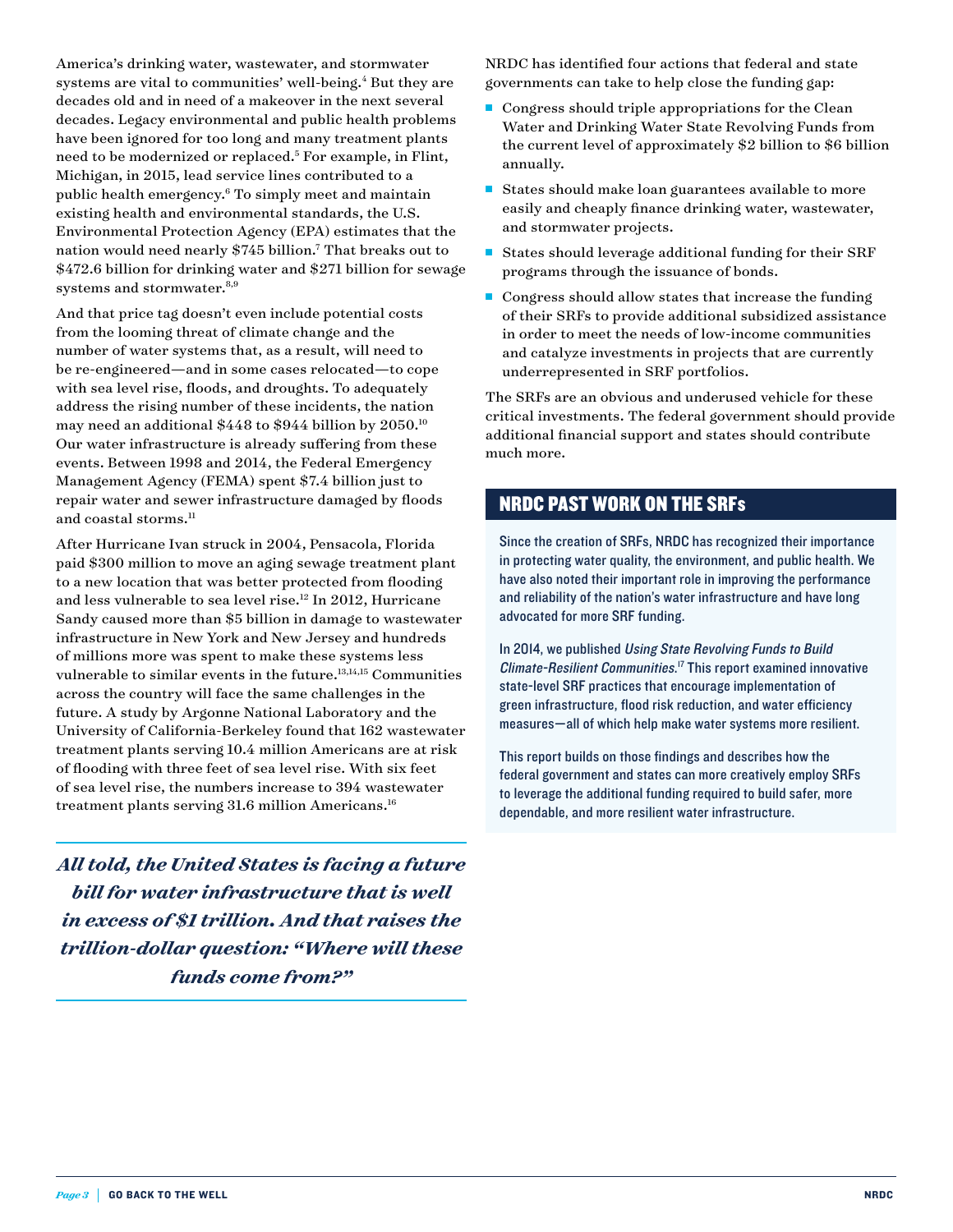## STATE REVOLVING FUNDS FOR WATER INFRASTRUCTURE: AN OVERVIEW

Congress established the CWSRF and DWSRF in hopes that they would provide states with a stable source of long-term funding to meet their communities' water infrastructure needs. All 50 states administer a CWSRF and a DWSRF.18 Each year, Congress appropriates funding for the SRFs. Between 2013 and 2017, it appropriated an average of \$1.41 billion for the CWSRFs and \$852 million for the DWSRFs.<sup>19</sup> A study by the RAND Corporation showed that the federal government provided just 4 percent of annual funding for the nation's water utilities in 2014, based on data from various sources.20

*Even worse, most states do little to expand the financial capacity of their SRF programs. Instead, they settle for the incremental growth afforded by annual federal grants, their minimum state matches, and interest payments on outstanding loans.*

The EPA allocates these funds to states through annual capitalization grants that are based on a needs assessment. In order to receive this federal funding, states must provide matches totaling 20 percent of their annual capitalization grant from the EPA.<sup>21</sup> Collectively, these SRF grants are the largest source of federal water infrastructure funding.

States use the SRFs mostly to provide low-interest loans to communities. But the SRF programs were intended to be much more than a source of low-interest loans. That's why Congress allowed states to issue bonds through their SRF programs, enabling them to further increase the SRFs' financial capacity. Congress also allowed states to issue loan guarantees in order to provide credit assistance for water infrastructure projects, making it easier for communities to secure private financing.

Communities submit applications for financial assistance from the SRFs. States score each application based on factors like population served and anticipated environmental or public health benefits.<sup>22</sup> Given the available funding, states determine which communities will get assistance, and how much assistance they will receive. The vast majority of SRF assistance is administered in the form of low-interest loans.<sup>23</sup>

Over the past several years, federal funding for water infrastructure has either remained stagnant or declined, without adjusting for inflation (see Figure 1). That means funding provided by state SRF programs is falling further behind the curve of mounting water infrastructure needs.24,25

Even worse, most states do little to expand the financial capacity of their SRF programs. Instead, they settle for the incremental growth afforded by annual federal grants, their minimum state matches, and interest payments on outstanding loans. The interest payments account for approximately 2 percent of the repayments. This approach does not keep apace with the nation's water infrastructure needs (see Figure 2).



FIGURE 1: TOTAL FEDERAL CWSRF AND DWSRF APPROPRIATIONS (2001–2017)

 $Page\,4$  GO BACK TO THE WELL NRDC NAMEL NAMEL NAMEL NAMEL NAMEL NAMEL NAMEL NAMEL NAMEL NAMEL NAMEL NAMEL NAMEL NAMEL NAMEL NAMEL NAMEL NAMEL NAMEL NAMEL NAMEL NAMEL NAMEL NAMEL NAMEL NAMEL NAMEL NAMEL NAMEL NAMEL NAMEL NAM

*Source:* Congressional Research Service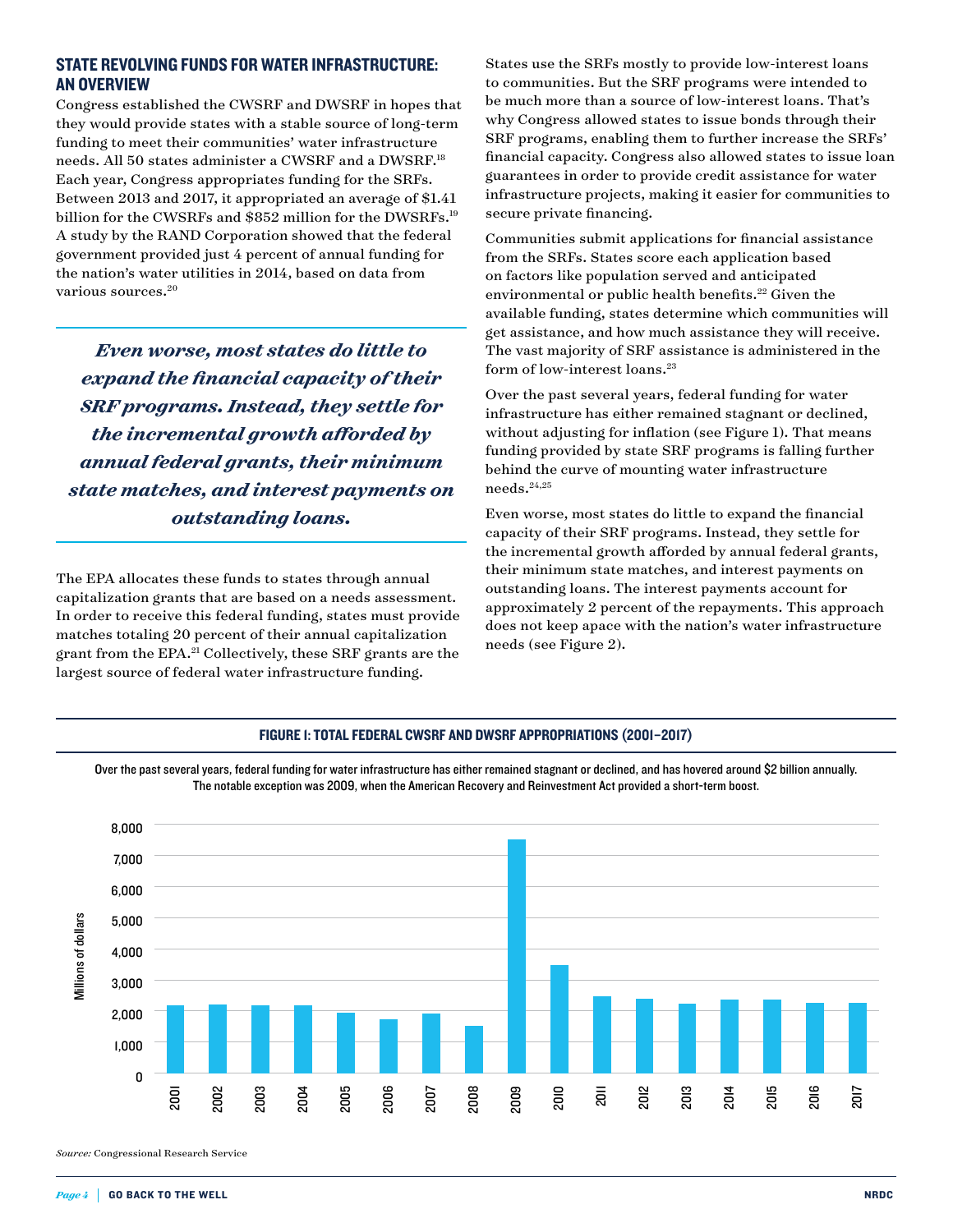*States are failing to provide all the funding that's possible to ensure safe, reliable, and resilient water infrastructure.*

Still, the SRFs have provided \$151.2 billion to local communities since their inception.26,27 While this is a substantial amount of money, much more is needed. Federal funding certainly needs to increase, but states should also more effectively leverage the federal SRF dollars they already receive. SRF programs can do so much more than what they are currently doing, including:<sup>28</sup>

- Provide low-interest or no-interest loans;
- Forgive all or a portion of loans, also known as subsidized assistance or additional subsidization;<sup>29</sup>
- Provide loan guarantees to establish local revolving funds that are used for the same purposes as a state's CWSRF;<sup>30</sup>
- Provide debt guarantees or municipal bond insurance to enable a community to get private financing at advantageous terms; and
- **n** Issue state bonds that are deposited back into the SRF, thereby increasing the SRF's long-term financial capacity.

Underinvestment at the federal level and underutilization at the state level have left much of the SRFs' capacity untapped. As a result, states are failing to provide all the funding that's possible to ensure safe, reliable, and resilient water infrastructure.

#### FIGURE 2: DIFFERENT STATE APPROACHES TO SRF FUNDING

#### INCREMENTAL GROWTH: A SIMPLE, BUT SUBSTANDARD, APPROACH

|  | (Federal Funding) Annual capitalization grant <sup>31</sup> |
|--|-------------------------------------------------------------|
|  | (State Funding) Minimum 20% state match <sup>32</sup>       |
|  | Loan and interest payments                                  |

Total SRF assistance the state makes available to communities

#### ROBUST LONG-TERM GROWTH: LEVERAGING ALL CAPABILITIES

| (Federal Funding) Annual capitalization <sup>33</sup>        |
|--------------------------------------------------------------|
| (State Funding) Minimum 20% state match <sup>34</sup>        |
| Loan and interest payments                                   |
| Revenues from the sale of leveraged bonds                    |
| Loan guarantees issued to support additional local financing |
|                                                              |

Total SRF assistance the state makes available to communities

## CONGRESS SHOULD TRIPLE ANNUAL APPROPRIATIONS FOR THE CLEAN WATER AND DRINKING WATER STATE REVOLVING FUNDS, INCREASING THEM FROM APPROXIMATELY \$2 BILLION TO \$6 BILLION

The federal government should increase its long-term commitment to the SRFs. This new funding should target a growing list of priorities that are currently underrepresented in the states' portfolios of SRF assistance, including:

- $\blacksquare$  Water infrastructure that is designed to address the increased risk of droughts, floods, sea level rise, and extreme weather events;
- Repairs for deteriorating water infrastructure and removal of lead service lines in economically disadvantaged communities;
- Water efficiency, water reuse, and water recycling;
- Green infrastructure and stormwater management;<sup>35</sup>
- Source water protection to help prevent pollution and runoff from contaminating rivers, lakes, and reservoirs; and
- $\blacksquare$  Reducing the amount of water that is wasted because of old, leaky water mains.

Prior to taking office, President-elect Trump made an encouraging pledge to triple funding for water infrastructure from the current \$2 billion level to \$6 billion, but that has yet to happen.<sup>36</sup> In February, the Trump administration unveiled its proposed budget and infrastructure plans, both of which fall far short of his earlier promise. Instead, the administration's infrastructure plan overestimates private investors' interest levels in unprofitable projects, like building new water systems to replace those that were poorly sited and are now threatened by inundation from floods or coastal storms.<sup>37</sup> Private investors also will not see much profit from projects like removing lead service lines in low-income communities. President Trump's funding proposal falls 98 percent short of its own goal of raising \$1.5 trillion for roads, according to The Wharton School of The University of Pennsylvania.<sup>38</sup>

Communities often rely on the SRFs to finance routine repairs and upgrades of aging water systems, rather than relying on thoughtful long-term financial planning and setting sustainable water, sewer, and stormwater fees to pay for these anticipated improvements. The heavy reliance on the SRFs for these expenses can leave states with little SRF support for more innovative projects like green infrastructure, water efficiency and reuse, and climateresilient systems. States could also be using those funds to remove and replace lead water lines that endanger the health of 18 million Americans.<sup>39</sup>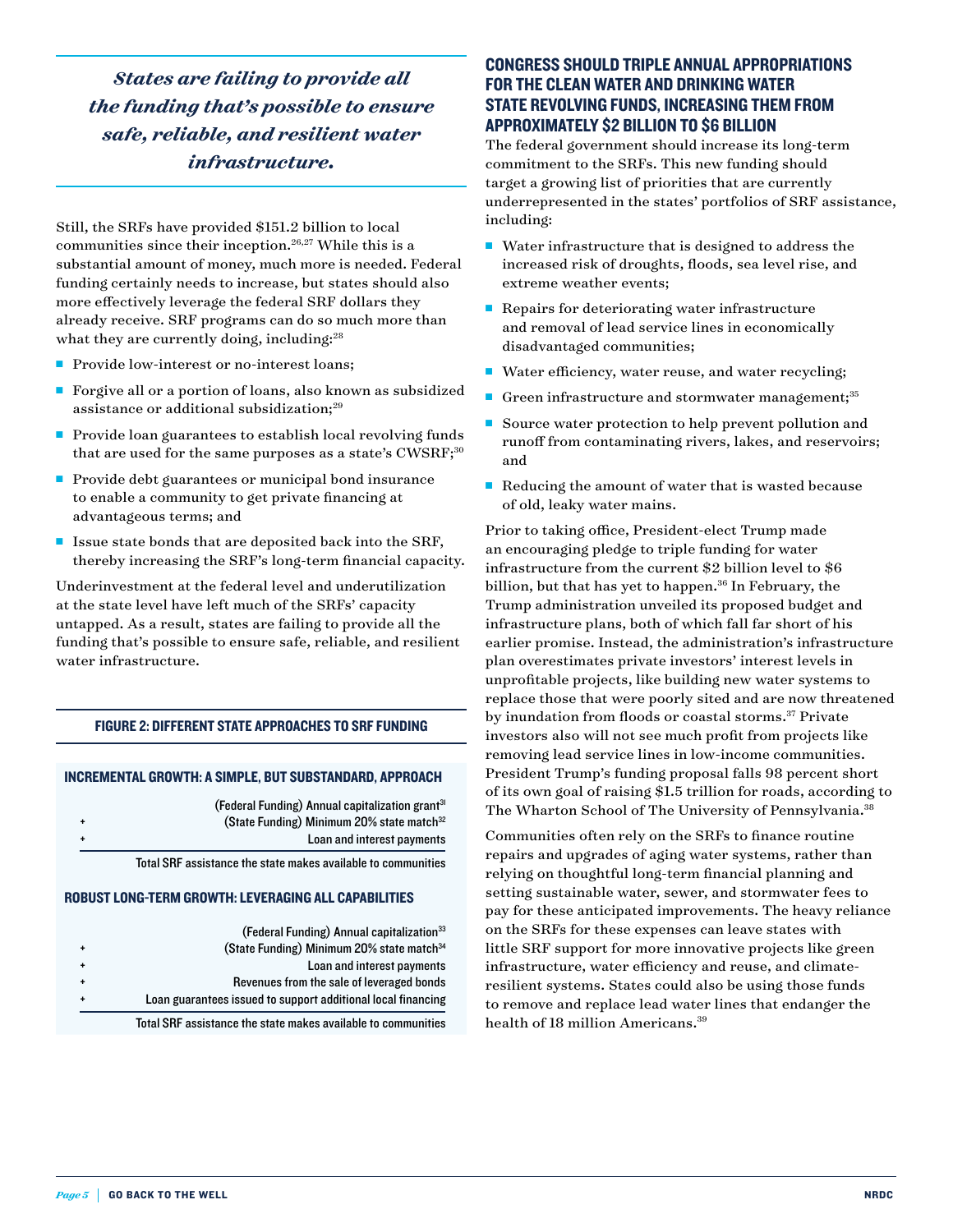## STATES SHOULD MAKE LOAN GUARANTEES AVAILABLE TO COMMUNITIES SO THEY CAN MORE EASILY AND CHEAPLY FINANCE WATER INFRASTRUCTURE

Currently, states do not use their SRFs to issue loan guarantees to water utilities, denying communities access to what should be a valuable financing tool. A loan guarantee serves the same purpose as someone cosigning a loan for an individual—providing a promise to repay the loan if the recipient defaults. SRFs can essentially cosign a community's loan or bond sale, guaranteeing the debt and eliminating the risk of default for bondholders. By issuing loan guarantees, SRFs can use their solid financial positions to assure bondholders that their investments are safe. This can allow communities to secure financing at a significantly lower cost and, as long as they do not default, there is no financial cost to the SRFs. Also, if there is not enough SRF funding available to directly finance larger projects with low-interest loans, a loan guarantee from an SRF to a community would allow it to secure private financing at reduced interest rates, lowering its costs.

The CWSRFs and DWSRFs can issue loan guarantees for projects that would be eligible for SRF assistance.40 The use of loan guarantees has been recognized by the EPA as a best practice for supporting green infrastructure.<sup>41</sup> The EPA believes government-backed loan guarantees could play a bigger role financing water infrastructure and it considers them a core component of the agency's implementation of the Water Infrastructure Finance and Innovation Act.<sup>42</sup>

As of 2016, New York used its CWSRF to issue the one and only SRF-backed guarantee for \$24.3 million. That's a miniscule 0.15 percent of the \$15.5 billion in assistance New York's CWSRF has provided in its lifetime.<sup>43,44</sup>

According to a Government Affairs Office (GAO) study,

 *"…the Environmental Financial Advisory Board recommended that EPA take an active leadership role in facilitating states' use of the loan guarantees, particularly in funding environmentally innovative infrastructure projects. EPA regional officials we spoke with reported that, although state SRF programs have the authority to issue loan guarantees, the programs have not traditionally done so…" <sup>45</sup>*

The EPA's Environmental Financial Advisory Board report referenced by the GAO found that for every dollar of CWSRF equity, \$3 to \$14 of guarantee capacity could be provided to green infrastructure projects. This would translate to \$6 billion to \$28 billion in additional green infrastructure funding capacity.<sup>46</sup> And loan guarantees don't just apply to green infrastructure—all forms of water infrastructure could benefit from loan guarantees. The Environmental Financial Advisory Board chose to focus this analysis on green infrastructure because of the chronic lack of SRF support for these projects nationwide. But, states are currently refusing to take this major leap forward for funding.

*Twenty-two states have not leveraged their SRF programs by issuing bonds and, among the states that have done so, most have done relatively little.*

Loan guarantees do carry some risk for SRF programs, which are manageable. Before issuing a loan guarantee, SRF managers should take precautions similar to the ones they already take when issuing an SRF loan, to ensure that the risk of default is minimal and that the recipient is able to repay the debt.47 This prudence would minimize the risk of default, just as it minimizes the risk of SRF loan defaults.

SRF-backed loan guarantees could be especially useful for low-income communities. These communities usually have poor credit ratings and their funding needs often surpass SRF capacity. These communities often can only borrow from private markets under unfavorable terms. For these situations, a debt guarantee from a state's SRF could be the difference between repairing or improving their water systems, or having aged systems prone to failure and incapable of meeting minimum public health standards.

## MORE STATES SHOULD LEVERAGE ADDITIONAL FUNDING FOR THEIR SRF PROGRAMS BY ISSUING BONDS

The sale of bonds is one of the easiest, fastest, and most common ways that states raise capital for infrastructure of all types. Selling bonds can also give SRFs a cash infusion at relatively low interest rates. Federal and state statutes allow SRF programs to issue bonds, deposit the proceeds in the SRF, and pay the debt service out of the SRF's future revenues.

Yet, 22 states have not leveraged their SRF programs by issuing bonds and, among the states that have done so, most have done relatively little. The other 28 states have leveraged a total of \$51 billion in additional water infrastructure funding between 1989 and 2015 through their CWSRF (\$43 billion) and DWSRF (\$8 billion).  $48,49$ (See Figures 3 and 4).Bonds represent the single largest source of state financing used to increase the financial capacity of their SRF programs (as opposed to annual state appropriations). Of the 28 states that have used bonding, just 12 are responsible for nearly 75 percent of the bond revenues generated (see Tables 1 and 3). Only New York, Massachusetts, Ohio, and Indiana have regularly leveraged their SRFs through the sale of bonds and steadily expanded the capacity of their programs.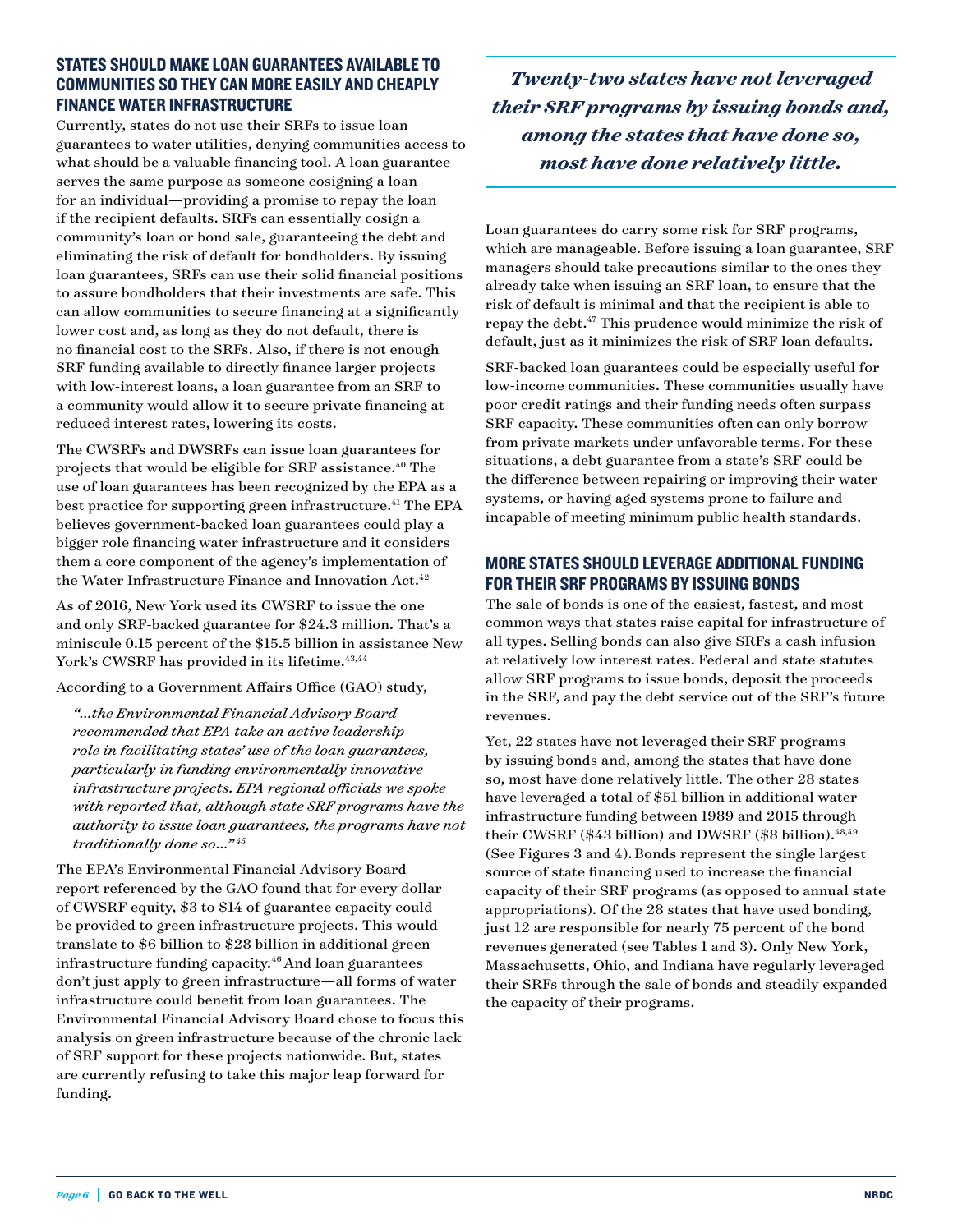#### FIGURE 3: TOTAL LEVERAGED CWSRF BONDING BY STATE (CONTRIBUTIONS IN EXCESS OF MINIMUM 20% MATCH)



.<br>Since the CWSRFs were established in 1987, twenty-eight states have leveraged \$43 billion through bond sales, increasing their CWSRF's financial capacity. As of the end of 2015, twenty-two states had done no bonding to expand the financial capacity of their CWSRF programs.

# *Only New York, Massachusetts, Ohio, and Indiana have regularly leveraged their SRFs through the sale of bonds and steadily expanded the capacity of their programs.*

#### FIGURE 4: TOTAL LEVERAGED DWSRF BONDING BY STATE (CONTRIBUTIONS IN EXCESS OF MINIMUM 20% MATCH)

Since the DWSRFs were established in 1996, twenty-two states have leveraged \$8 billion through bond sales, increasing their DWSRF's financial capacity. As of the end of 2015, twenty-eight states had done no bonding to expand the financial capacity of their DWSRF programs.

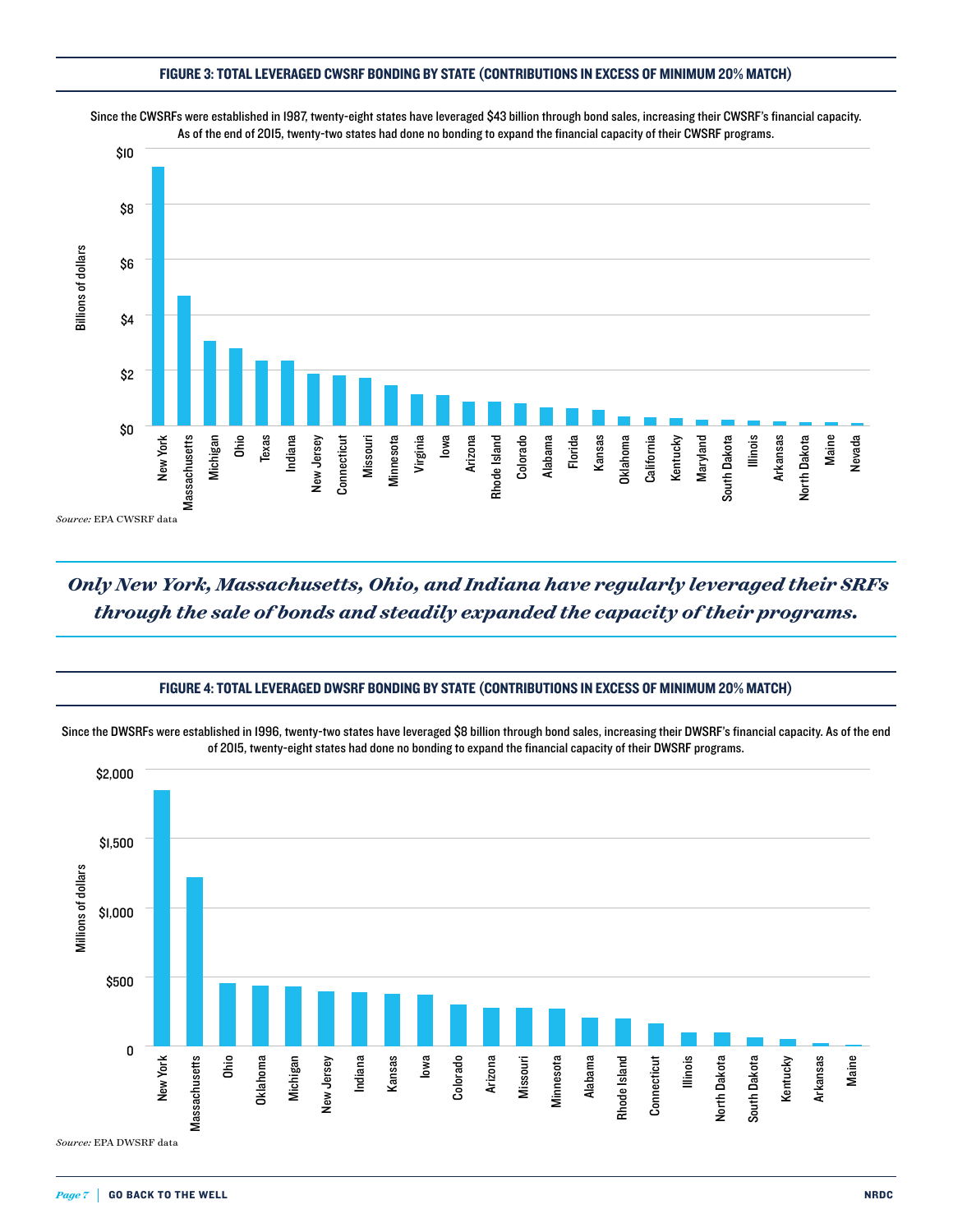But some of those 12 states have not leveraged their SRFs during the past ten years, while others have been more active during that period. Between 2006 and 2015, Virginia has increased its fund by an average of nearly \$74 million

per year (see Table 2). Other states, including Michigan and Kansas, expanded their DWSRFs in the past, but did relatively little between 2006 and 2015 (see Tables 3 and 4).

| <b>TABLE 1: 1989-2015: TOP STATES USING BONDS TO EXPAND THEIR</b><br><b>CLEAN WATER STATE REVOLVING FUNDS</b> |                                                                        |                                               | TABLE 2: 2006-2015: TOP STATES USING BONDS TO EXPAND THEIR<br><b>CLEAN WATER STATE REVOLVING FUNDS</b> |                                                                                  |                                                              |
|---------------------------------------------------------------------------------------------------------------|------------------------------------------------------------------------|-----------------------------------------------|--------------------------------------------------------------------------------------------------------|----------------------------------------------------------------------------------|--------------------------------------------------------------|
| <b>State</b>                                                                                                  | <b>Total Leveraged Bonding</b><br>$(1989 - 2015)$<br>(above 20% match) | <b>Percentage of</b><br><b>National Total</b> | <b>State</b>                                                                                           | <b>Average Annual Leveraged</b><br><b>Bonding 2006-2015</b><br>(above 20% match) | <b>Percentage of</b><br><b>National Average</b><br>2006-2015 |
| <b>New York</b>                                                                                               | \$9,350,116,049                                                        | 23.40%                                        | <b>New York</b>                                                                                        | \$279.614.601                                                                    | 17.24%                                                       |
| <b>Massachusetts</b>                                                                                          | \$4,690,734,385                                                        | 11.74%                                        | <b>Massachusetts</b>                                                                                   | \$192,651,587                                                                    | II.88%                                                       |
| Michigan                                                                                                      | \$3.048.780.000                                                        | 7.63%                                         | <b>Ohio</b>                                                                                            | \$164,499,191                                                                    | 10.14%                                                       |
| <b>Ohio</b>                                                                                                   | \$2,781,473,342                                                        | 6.96%                                         | Michigan                                                                                               | \$114,262,500                                                                    | 7.05%                                                        |
| Texas                                                                                                         | \$2,340,450,000                                                        | 5.86%                                         | Indiana                                                                                                | \$105,355,391                                                                    | 6.50%                                                        |
| Indiana                                                                                                       | \$2,329,962,882                                                        | 5.83%                                         | <b>Connecticut</b>                                                                                     | \$101,010,096                                                                    | 6.23%                                                        |
| New Jersey                                                                                                    | \$1,864,085,000                                                        | 4.66%                                         | lowa                                                                                                   | \$90,226,000                                                                     | 5.56%                                                        |
| <b>Connecticut</b>                                                                                            | \$1,810,507,409                                                        | 4.53%                                         | New Jersey                                                                                             | \$86,122,500                                                                     | 5.31%                                                        |
| <b>Missouri</b>                                                                                               | \$1,711,432,661                                                        | 4.28%                                         | Virginia                                                                                               | \$73,719,500                                                                     | 4.55%                                                        |

For the CWSRF, these tables show the states responsible for 75 percent of all funding states have leveraged through bonding up to the year 2015. Table I is for 1989-2015, going back to the CWSRF's inception. Table 2 is for 2006-2015, the most recent ten years of data analyzed. Some states, like Texas and Missouri, have used bonds in the past (see Table 1), but not as much in the last ten years (and do not appear on Table 2). Over the past ten years, Virginia and Iowa have been much more active (see Table 2). *Source:* EPA CWSRF data

| <b>TABLE 3: 1998-2015: TOP STATES USING BONDS IN THEIR</b> |
|------------------------------------------------------------|
| DRINKING WATER STATE REVOLVING FUNDS                       |

| <b>State</b>         | <b>Total Leveraged Bonding</b><br>$(1998 - 2015)$<br>(above 20% match) | Percentage of<br><b>National Total</b> |
|----------------------|------------------------------------------------------------------------|----------------------------------------|
| New York             | \$1,850,806,813                                                        | 23.19%                                 |
| <b>Massachusetts</b> | \$1,218,228,634                                                        | 15.27%                                 |
| Ohio                 | \$453,481,410                                                          | 5.68%                                  |
| Oklahoma             | \$437,445,000                                                          | 5.48%                                  |
| Michigan             | \$428,850,000                                                          | 5.37%                                  |
| New Jersey           | \$397,445,681                                                          | 4.98%                                  |
| Indiana              | \$387,253,455                                                          | 4.85%                                  |
| Kansas               | \$380,905,000                                                          | 4.77%                                  |
| lowa                 | \$374,080,147                                                          | 4.69%                                  |

| TABLE 4: 2006-2015: TOP STATES USING BONDS TO EXPAND THEIR |
|------------------------------------------------------------|
| DRINKING WATER STATE REVOLVING FUNDS                       |

| <b>State</b>         | <b>Average Annual Leveraged</b><br><b>Bonding 2006-2015</b><br>(above 20% match) | Percentage of<br><b>National Average</b><br>2006-2015 |
|----------------------|----------------------------------------------------------------------------------|-------------------------------------------------------|
| <b>New York</b>      | \$86,415,899                                                                     | 21.17%                                                |
| <b>Massachusetts</b> | \$73,634,149                                                                     | 18.04%                                                |
| Ohio                 | \$31,980,000                                                                     | 7.84%                                                 |
| lowa                 | \$28,081,500                                                                     | 6.88%                                                 |
| Oklahoma             | \$24,313,000                                                                     | 5.96%                                                 |
| <b>New Jersey</b>    | \$22,614,568                                                                     | 5.54%                                                 |
| Indiana              | \$20,783,242                                                                     | 5.09%                                                 |
| Arizona              | \$14,849,125                                                                     | 3.64%                                                 |

For the DWSRF, these tables show the states responsible for 75 percent of all funding states have leveraged through bonding up to the year 2015. Table 3 is for 1998- 2015, going back to the DWSRF's inception. Table 4 is for 2006-2015, the most recent ten years of data analyzed. Some states, like Michigan and Kansas, have used bonds in the past (see Table 3), but not as much in the last ten years (and do not appear on Table 4). Over the last ten years, Arizona has been much more active (see Table 4).

*Source:* EPA DWSRF data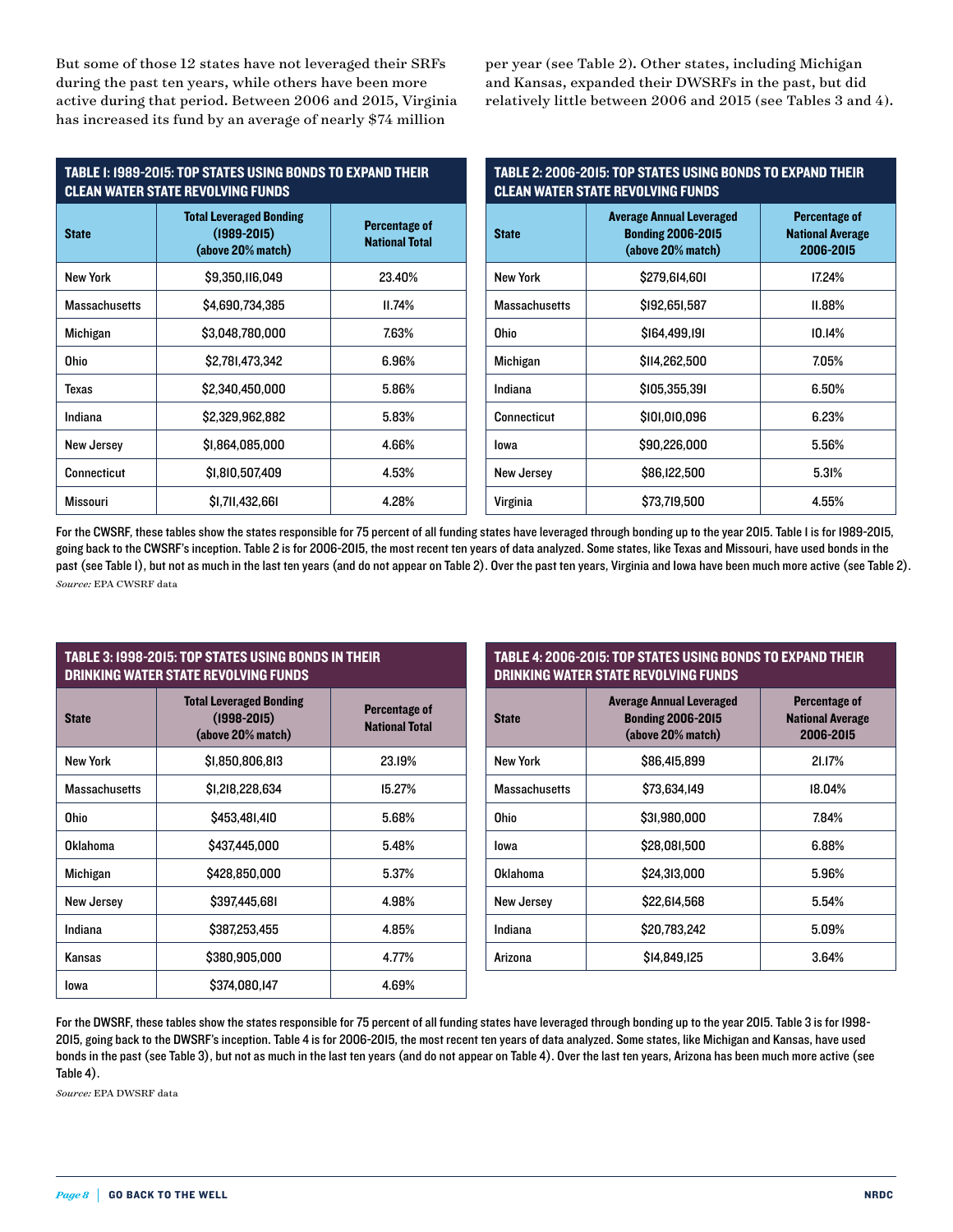

Selling bonds and depositing the proceeds in the SRFs has several advantages over other bonding initiatives:

- $\blacksquare$  In general, SRFs can issue bonds at the discretion of the administering agency and the governor. Unlike for a public bond referendum, there is no need to seek voter approval. Unlike a typical state-issued bond, there is usually no need for legislative approval (see next bullet).
- n The debt associated with issuing bonds against the SRFs has essentially no impact on the state budget. The funds are deposited in the SRF and the debt is paid out of the SRF from loan repayments. As long as the SRF does not over-borrow, the debt is sustainable.
- $\blacksquare$  The SRFs can often borrow money more cheaply than the states responsible for their administration. SRFs generally have high credit ratings, independent of the states that administer them because of the low default rates on their loans, their robust finances, and decadeslong financial histories. For example, if a state has a BBB credit rating, financing would generally be expensive. But that same state's DWSRF or CWSRF may have a AAA rating, and therefore can sell bonds and borrow on far more favorable terms.

## CONGRESS SHOULD ALLOW STATES THAT EXPAND THEIR SRFs' FINANCIAL CAPACITY TO PROVIDE ADDITIONAL SUBSIDIZED ASSISTANCE

Federal law places a cap on subsidized assistance that may inhibit states from leveraging their SRFs' financial capital. The cap on subsidized assistance, which is set in statute at 30 percent of EPA's annual capitalization grant, was originally put in place to ensure that states did not give away too much funding in the programs' early years. During the early history of the program, giving away too much money as subsidized assistance could have undermined the long-term sustainability of the SRFs.

Now, the CWSRF has been in existence for more than two decades, and both are substantially better capitalized. Given the amount of funding already provided to SRF programs, their track record, and their overall capitalization, it makes little sense to cap the amount of subsidized assistance based on an annual Congressional appropriation. Instead, states should have a subsidized assistance cap that is based on how much funding they are contributing above and beyond their minimum 20 percent annual match. This change would allow states to provide more subsidized assistance and would provide an incentive to states to expand their SRFs' financial capacity. Such a change would require Congress to amend the SRF statutes.

Currently, states that want to provide more subsidized assistance than Congress allows have to create separate and somewhat duplicative state-financed water infrastructure programs. A handful of these state programs exceed the amount of assistance provided through those states' CWSRF or DWSRF (see Figures 5 and 6). Maryland's CWSRF program is a good example.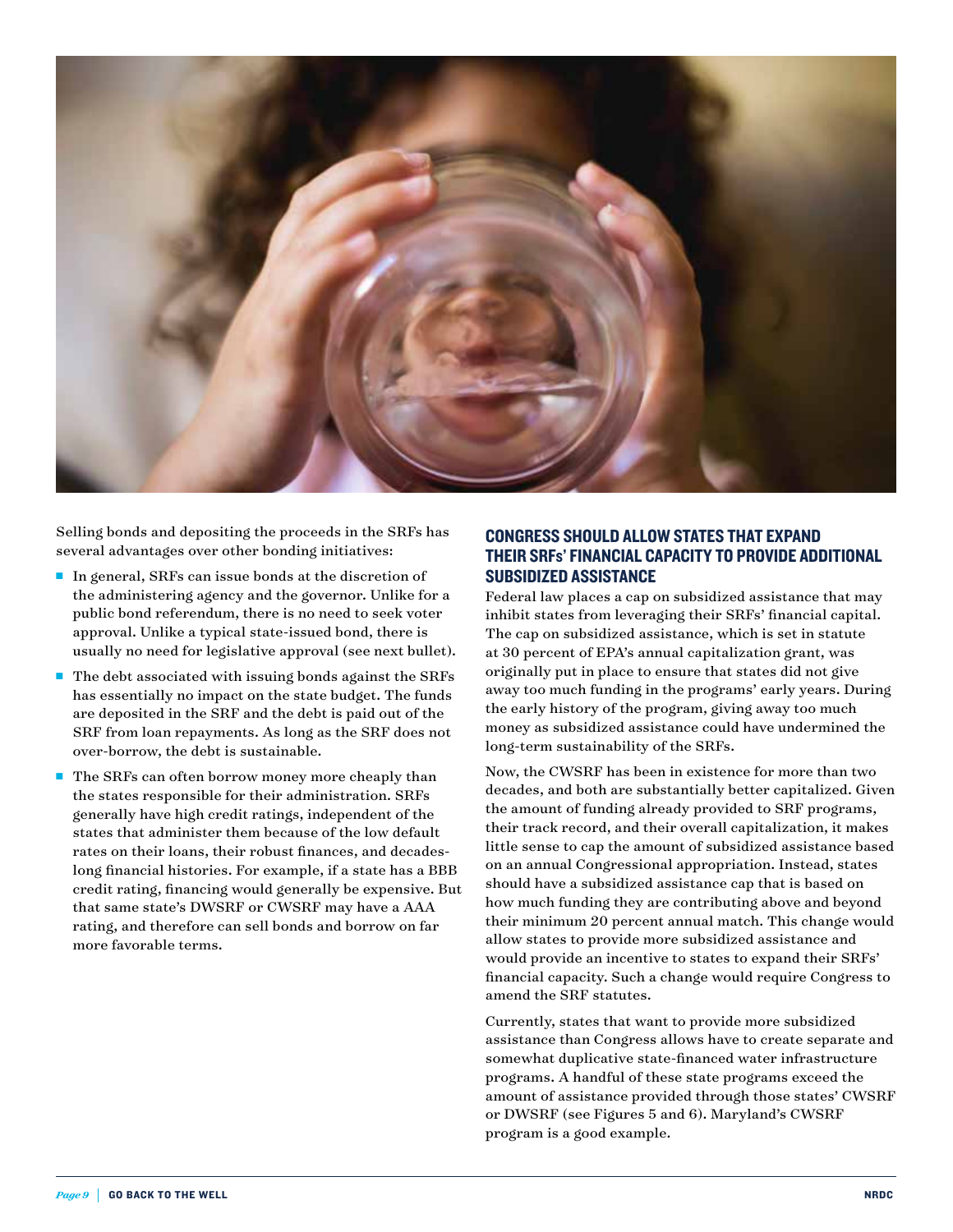#### FIGURE 5: NON-CWSRF STATE FINANCING FOR CLEAN WATER (1988–2015)



Some states are creating new water infrastructure funding, often financed through bonding, independent of their CWSRF programs. Most of the financial assistance provided is in the form of grants. Maryland is one state that has pursued this separate funding mechanism so it could distribute more assistance as grants, because the amount of such assistance it can provide through the CWSRF is limited by federal law, no matter how much additional funding capacity it has.<sup>50</sup>

*Source:* EPA CWSRF data

#### FIGURE 6: NON-DWSRF STATE FINANCING FOR DRINKING WATER

.<br>As with the CWSRF, some states are creating new drinking water infrastructure funding, often financed through bonding, outside of their DWSRF programs. These somewhat duplicative programs are often implemented to circumvent the limits imposed by the federal cap on subsidized assistance.<sup>50</sup>



Source: EPA DWSRF data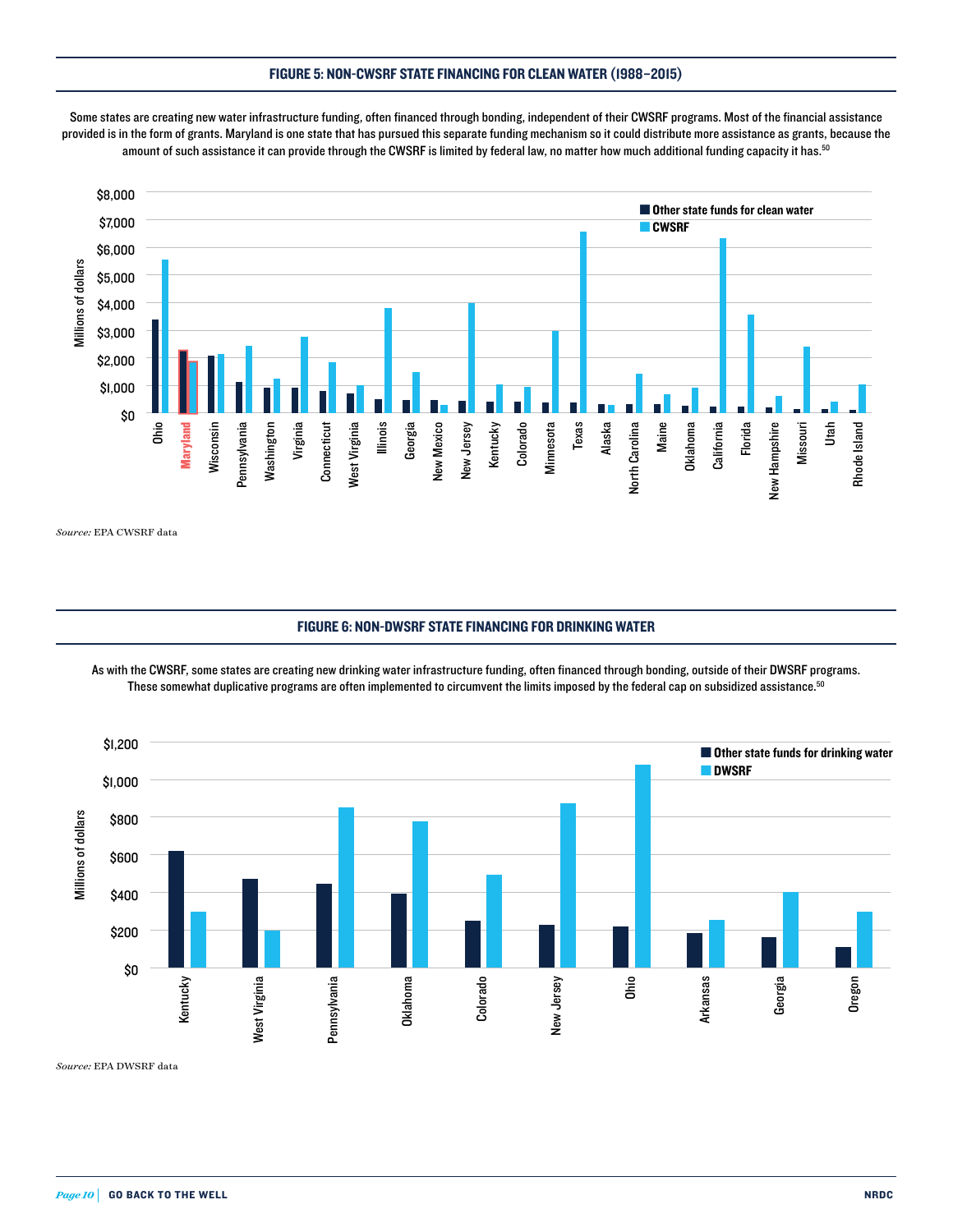*If states have the financial capacity to support more subsidized assistance and are committed to using their resources to that end, they should be allowed to do so through their SRF programs.* 

At the same time, these separate state-financed programs cannot take advantage of the SRFs' inherent financial advantages. They miss the opportunity to take advantage of the SRF programs' higher credit rating, which can be better than the state's own credit rating and result in lower financing costs. If states have the financial capacity to support more subsidized assistance and are committed to using their resources to that end, they should be allowed to do so through their SRF programs.

## WHO IS ELIGIBLE FOR SUBSIDIZED ASSISTANCE?

#### TABLE 5: THE CWSRF AND DWSRF BOTH OFFER SUBSIDIZED ASSISTANCE TO CERTAIN TYPES OF PROJECTS AND COMMUNITIES

| CWSRF <sup>51</sup>                   | <b>DWSRF52</b>                                                                                                                                                                              |  |
|---------------------------------------|---------------------------------------------------------------------------------------------------------------------------------------------------------------------------------------------|--|
| <b>Economically disadvantaged</b>     | <b>Economically disadvantaged</b>                                                                                                                                                           |  |
| communities                           | communities                                                                                                                                                                                 |  |
| Communities in which ratepayers will  | Communities in which ratepayers will                                                                                                                                                        |  |
| experience significant hardship if    | experience significant hardship if                                                                                                                                                          |  |
| rate increases are needed to finance  | rate increases are needed to finance                                                                                                                                                        |  |
| a project                             | a project                                                                                                                                                                                   |  |
| Communities that pursue one of the    | Communities that pursue one of                                                                                                                                                              |  |
| following project types are eligible: | the following project types that                                                                                                                                                            |  |
| Stormwater mitigation, including      | should be made eligible: <sup>53</sup>                                                                                                                                                      |  |
| green infrastructure                  | Water efficiency or reuse                                                                                                                                                                   |  |
| Water efficiency or reuse             | Source water protection                                                                                                                                                                     |  |
| Energy-efficient water                | Removal and replacement of                                                                                                                                                                  |  |
| infrastructure                        | lead service lines                                                                                                                                                                          |  |
| The planning, design, or              | The planning, design, or                                                                                                                                                                    |  |
| construction of sustainable           | construction of sustainable                                                                                                                                                                 |  |
| projects                              | projects                                                                                                                                                                                    |  |
|                                       | (The DWSRF does not currently allow<br>subsidized assistance for the uses<br>above. Eligibility should be expanded,<br>such that it mirrors the broader<br>eligibility rules of the CWSRF.) |  |

By increasing the federal cap on subsidized assistance, more communities would be able to receive this assistance, and a wider array of projects that are underrepresented in SRF portfolios could be supported. The DWSRF does not currently allow subsidized assistance for the beneficial project types, but subsidized assistance under the DWSRF should be amended to more closely mirror the CWSRF eligibility criteria.

The cap on subsidized assistance may inhibit some states' efforts to fully deploy their available SRF funds. Some communities may not be able to afford even a low-interest loan from an SRF.

According to the GAO study of SRF programs mentioned above, "In 2014, EPA data showed that state SRF programs held about \$16.9 billion in cash and cash equivalents, some of which was committed to loans, and some of which was not."54 An EPA report on DWSRFs in California, Connecticut, Hawaii, Missouri, and New Mexico found that between 2010 and 2013, these states' DWSRFs left \$2.6 billion on the proverbial table.<sup>55</sup>

Unallocated SRF funds can be a symptom of several problems. SRF funding can go unused when low-income municipalities cannot borrow even at the low interest rates the SRFs charge. These same municipalities may be unable to get subsidized assistance from the SRF because of the relatively small amount that states can make available. At the other extreme, more affluent communities may have the ability to self-finance their water infrastructure projects and, therefore, may not use the SRFs. Both result is unused SRF capacity. 56 If states have used their own funding to build that capacity, it doesn't make sense to limit their ability to provide available and unused funding as subsidized assistance.

DWSRFs currently can only provide subsidized assistance to disadvantaged communities. DWSRFs should certainly continue to make subsidized assistance to disadvantaged communities the highest priority. However, states should also have the added flexibility to provide subsidized assistance to innovative projects that have obvious environmental, public health, and fiscal benefits to water utilities, but do not receive much DWSRF support, regardless of a community's economic condition. These projects would include water efficiency, source water protection, and replacement of lead service lines. Doing so would mirror the subsidized assistance provisions of the CWSRF.

Congress should change the way the cap on subsidized assistance is calculated for states that consistently invest in their SRFs. It should be based on a 10-year rolling average of state SRF contributions, rather than a percentage of an annual federal grant.

Doing so would ensure that states who are expanding their SRF programs would have the ability to provide more subsidized assistance. Basing the amount of subsidized assistance on how much the SRFs expanded over the past ten years would ensure that it was sustainable. When this 10-year rolling average exceeds the current cap, states that have deliberately grown their SRFs should be allowed to disburse additional subsidized assistance to disadvantaged communities as well as to projects that are chronically under-funded by SRFs.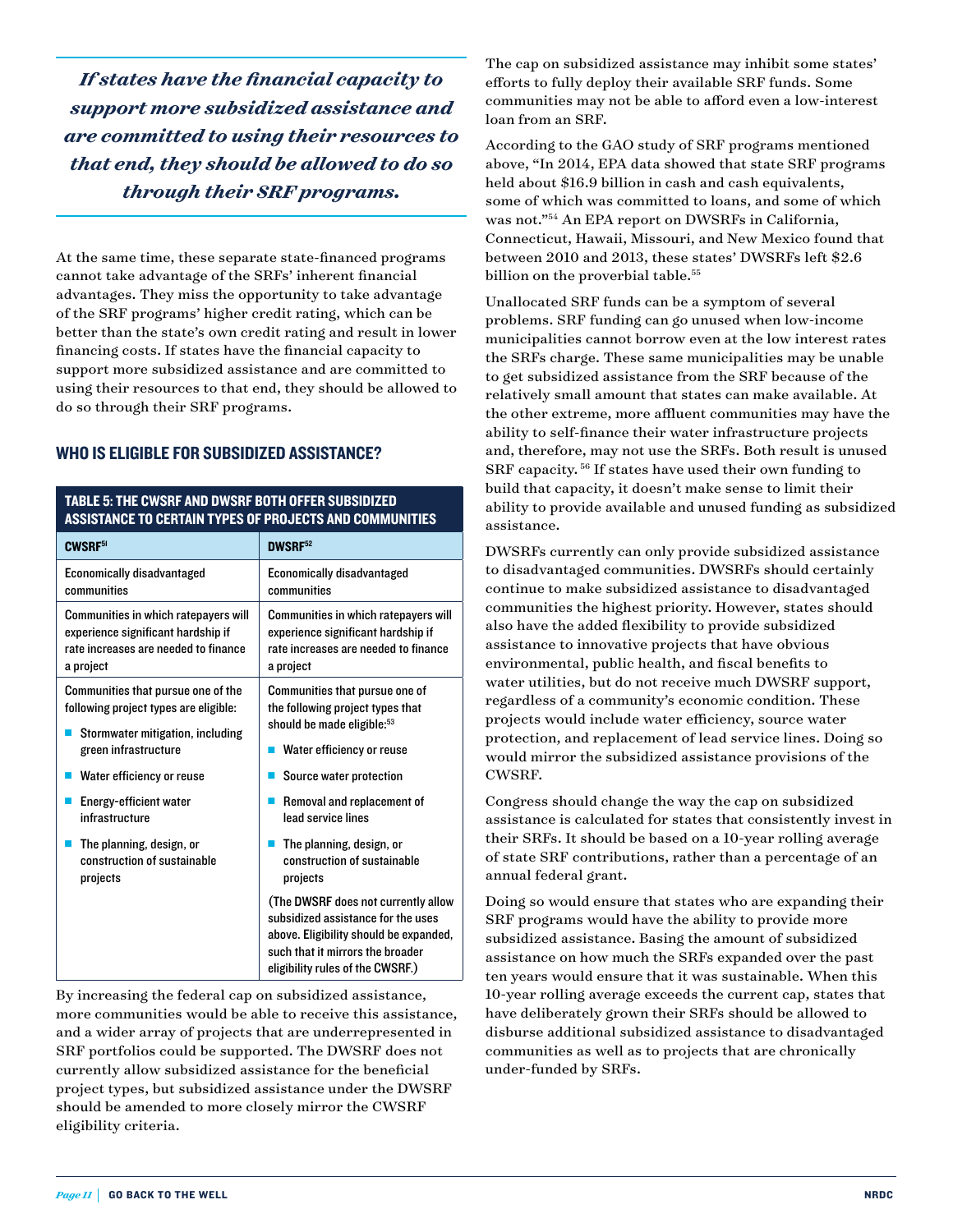#### FIGURE 7: COMPARISON OF CAPS ON CWSRF ADDITIONAL SUBSIDIZATION

By calculating the subsidized assistance cap based on a 10-year rolling average of state CWSRF contributions, 20 states could choose to distribute much more funding as subsidized assistance (dark blue bars) than under the existing limits on subsidized assistance based on 30 percent of the annual EPA capitalization grant (light blue bars). Maryland has done some subsidized assistance based on 50 percent of the annual ETA capitalization grain (nght blue bars).<br>bonding through their CWSRF, but their 10-year average does not exceed the current federal cap.



#### FIGURE 8: COMPARISON OF CAPS ON DWSRF ADDITIONAL SUBSIDIZATION

.<br>By calculating the subsidized assistance cap based on a 10-year rolling average of state DWSRF contributions, most of these states could choose to distribute much more funding as no-cost subsidized assistance (dark blue bars) than under the contributions of the contributions of the contributions of the contributions of the contributions o existing limits on no-cost subsidized assistance based on 30 percent of the annual EPA capitalization grant (light blue bars).



*Congress should change the way the cap on subsidized assistance is calculated for states that consistently invest in their SRFs. It should be based on a 10-year rolling average of state SRF contributions, rather than a percentage of an annual federal grant.*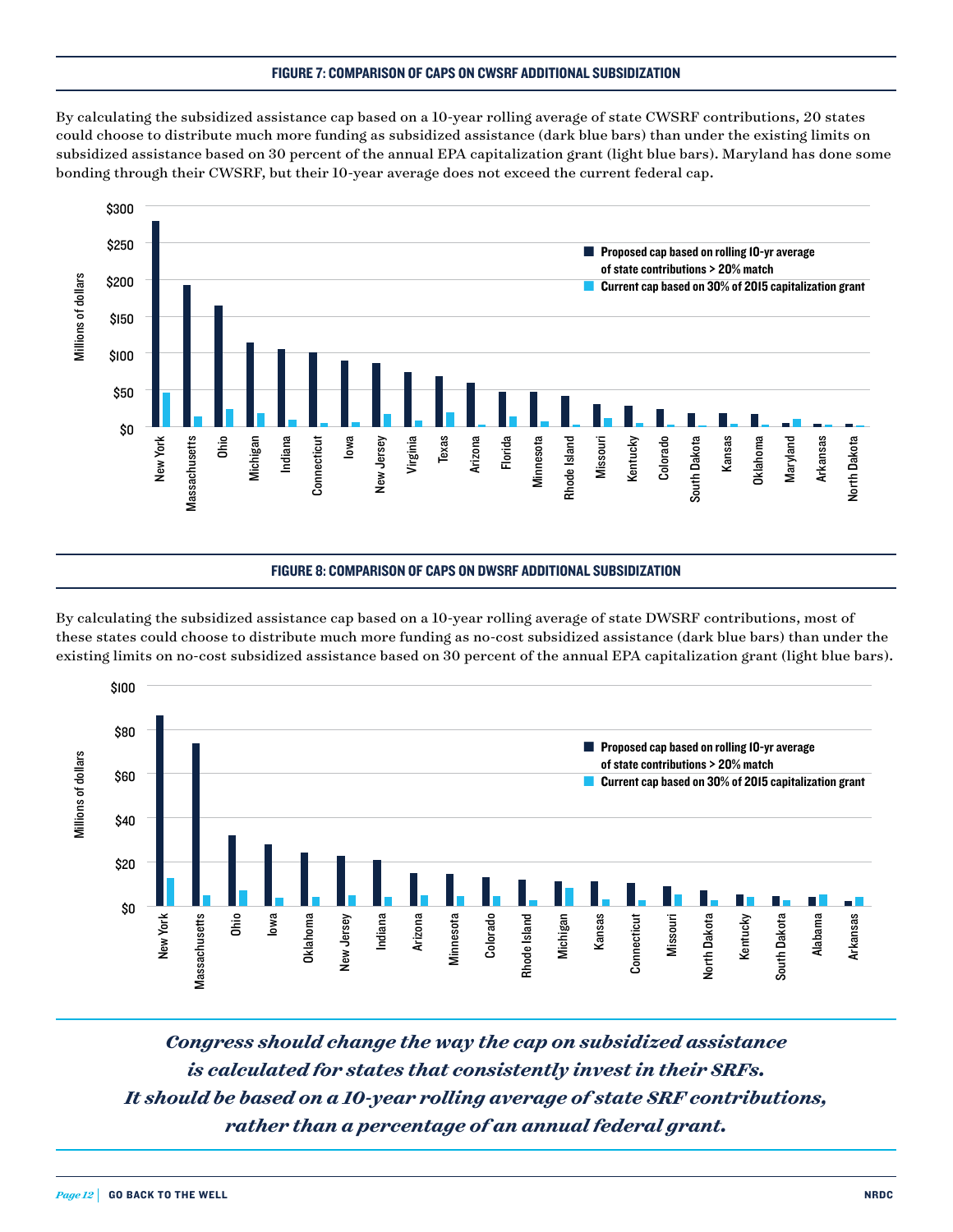



In 2012, flooding and storm surge from Hurricane Sandy caused more than \$5 billion in damage to wastewater infrastructure in New York and New Jersey. In addition to repairs, hundreds of millions more was spent to make these systems less vulnerable to similar damage in the future. Long Island's Bay Park Sewage Treatment Plant (left) was knocked off line, resulting in raw or partially treated sewage being released for several weeks (right). Hundreds of sewage treatment plants are at risk of similar damage due to sea level rise. Three feet of sea level rise could inundate 162 wastewater plants serving 10.4 million Americans. Six feet of sea level rise could inundate 394 plants leaving 31.6 million Americans without wastewater treatment.

*For states in which the 10-year rolling average is lower than the current cap, based on 30 percent of annual federal grants, would still govern. Three states would currently fall into this category.* 

Over the last 10 years, 20 states have together leveraged an average of \$1.68 billion per year with their CWSRFs, over and above their minimum 20 percent SRF match (see Figure 7).57 Under current policies, these states have an average cap on additional subsidization of \$10.4 million per year. By basing the federal cap on subsidized assistance on a 10-year rolling average of state investments, that would increase to an average of about \$73.5 million per year. For states in which the 10-year rolling average is lower than the current cap, based on 30 percent of annual federal grants, would still govern. Maryland would currently fall into this category. States in this situation would keep their existing cap, but could increase their SRF contributions over time and then be able to distribute more subsidized funding.

For the DWSRF, 18 states have collectively leveraged an average of more than \$401 million per year between 2006 and 2015 (see Figure 8). These states currently have an average cap on additional subsidization of about \$4.9 million per year, which would increase to an average of \$22.3 million per year under the proposed alternative method of calculating the cap on subsidized assistance.<sup>58</sup> Arkansas and Alabama, in particular, have a history of

depositing bond receipts into their DWSRFs, but their 10-year average would not exceed their existing cap on subsidized assistance. States like these would retain their existing caps, but could raise additional funds and increase the amount of funding available, including subsidized assistance. (See A Quick Pathway to Increase SRF Financial Capacity and Subsidized Assistance section.)

Under this proposal, states that are building their SRFs' financial capacity would have the option to increase the amount of subsidized assistance they provide. These increased levels of subsidized assistance would be the maximum allowed—not a mandated amount. States could choose to provide all or a portion of the new cap as subsidized assistance and use the remainder for increased loans.

This increased subsidized assistance could incentivize states to use their SRFs as a source of revenue or security for state-issued bonds, the proceeds of which would be deposited back into the SRF to support water infrastructure projects.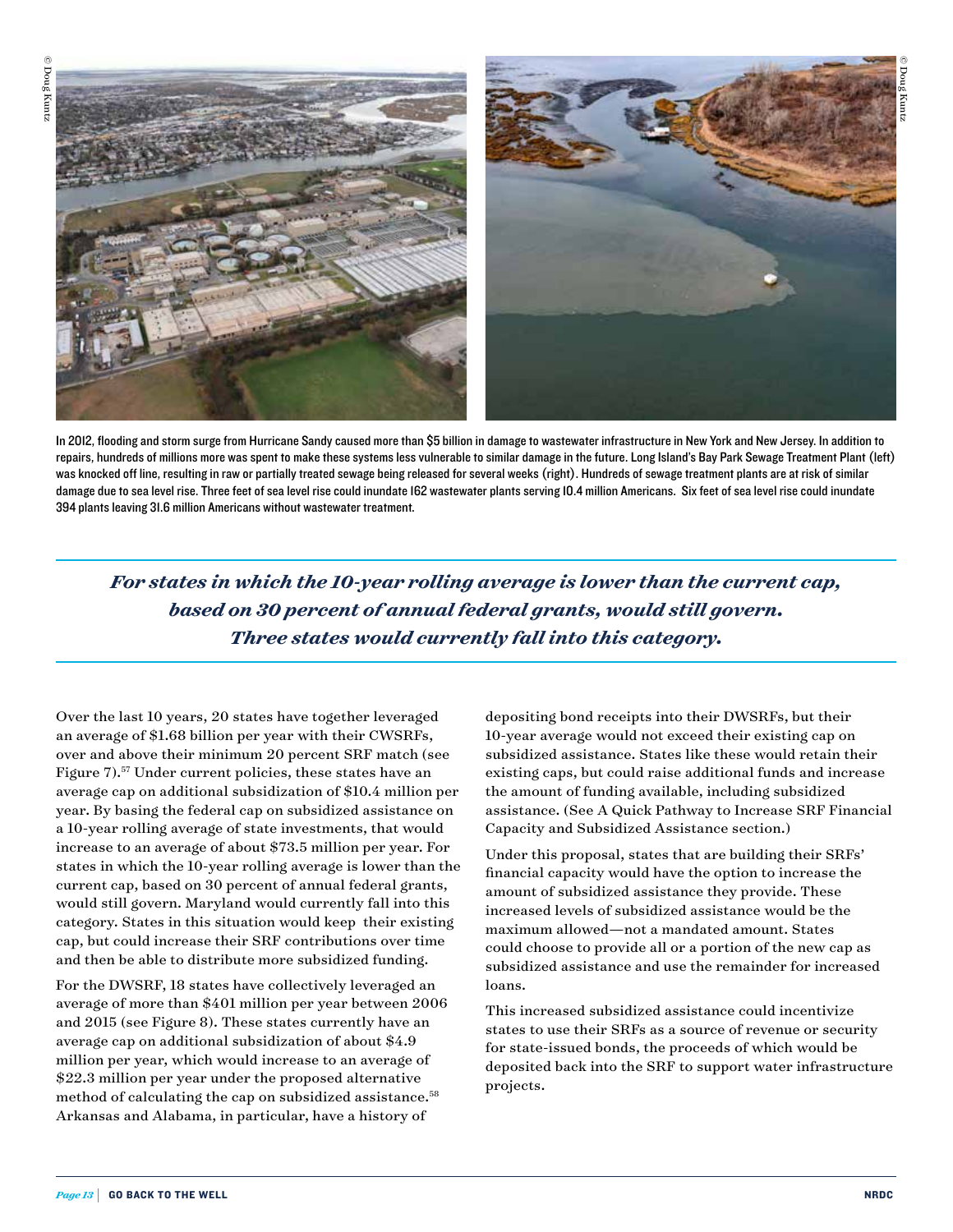## A QUICK PATHWAY TO INCREASE SRF FINANCIAL CAPACITY AND SUBSIDIZED ASSISTANCE

Even states that have not regularly increased SRF contributions could benefit from this proposal in just a few years. For example, a state that received an annual \$25 million capitalization grant from the EPA would provide a minimum \$5 million match. If that state contributed an additional \$400 million over 10 years on the schedule shown in Figure 9, it would increase its SRF's overall financial capacity. Under this proposal, it would also be able to provide more subsidized assistance to eligible recipients and projects. That increased cap would be available, even if the additional investments stopped after 10 years. Figure 10 shows how the amount of subsidized assistance could increase over time in this scenario. If additional state contributions continued after year 10, the amount of subsidized assistance would continue to grow.

#### FIGURE 9: EXAMPLE—ANNUAL SRF FUNDING WITH ADDITIONAL STATE MATCH

A simple model of how a state might add \$400 million over 10 years to an SRF. Dark blue represents the annual EPA capitalization grant, Light blue represents the state's minimum 20 percent match, and the light green represents additional state contributions from bonding or direct appropriations. If additional state contributions continued past year 10, the amount of subsidized assistance would continue to grow.



FIGURE 10: GROWTH OF ADDITIONAL SUBSIDIZATION CAPACITY WITH ADDITIONAL STATE MATCH

How an additional \$400 million (light blue bars) over 10 years could increase the amount of subsidized assistance a state provides through its SRF. Under NRDC's proposal, the cap on no-cost subsidized assistance would be based on a 10-year rolling average of state contributions that exceed the 20 percent minimum SRF match. States would have the option of using this cap, or the existing one, based on 30 percent of the U.S. EPA capitalization grant.

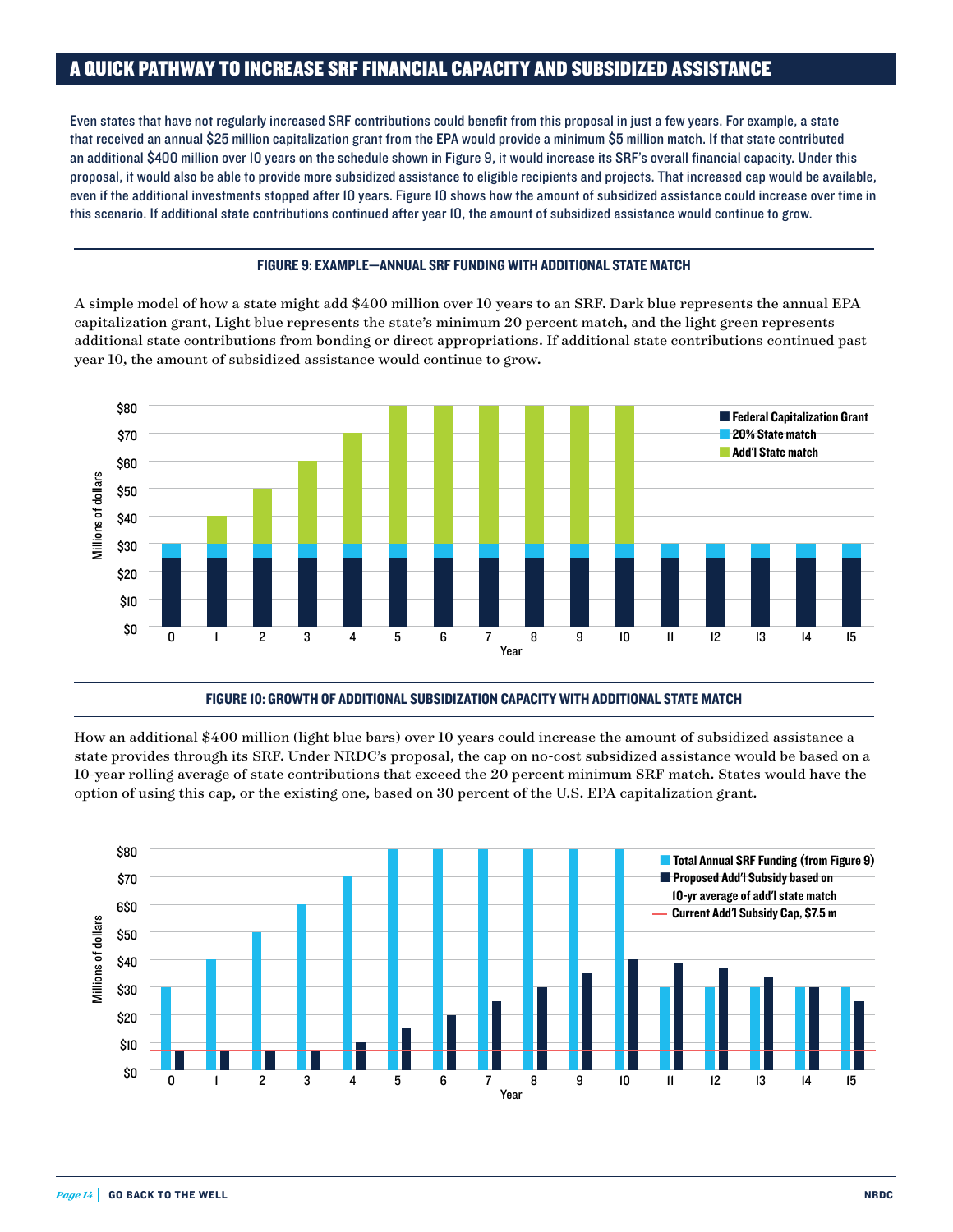#### ENDNOTES

1 Congress established the Clean Water SRF in 1988 and the Drinking Water SRF in 1996.

2 All dollar figures in this report are actual dollars and are not adjusted for inflation.

3 For purposes of this report, "SRFs" refers collectively to the Clean Water and the Drinking Water State Revolving Funds. Where distinctions are made between these two funds, we use CWSRF and DWSRF to refer to the individual funds.

4 Wastewater systems collect the household and businesses sanitary wastes as well as industrial discharges, and sends these to a centralized treatment plant where pollutant levels are reduced to meet EPA standards before being discharged to a local river or the ocean. Stormwater systems collect rain and runoff from roads, driveways, and streets and conveys it to nearby bodies of water, usually untreated. Drinking water systems take water from a river, lake, or groundwater source, treat it to meet EPA health-based standards, and then deliver that water to homes, businesses, and industries.

5 American Society of Civil Engineers, *2017 Infrastructure Report Card*. [https://www.infrastructurereportcard.org/.](https://www.infrastructurereportcard.org/)

6 Erik Olson and Kristi Pullen Fedinick, *What's In Your Water: Flint and Beyond* (New York: Natural Resources Defense Council, 2016). [https://www.nrdc.org/](https://www.nrdc.org/media/2016/160628) [media/2016/160628](https://www.nrdc.org/media/2016/160628).

7 EPA's reports acknowledge that these are underestimates, due to incomplete survey responses and limitations in the survey methodology.

8 U.S. Environmental Protection Agency, *Clean Watersheds Needs Survey – 2012 Report and Data* (Washington D.C.: 2012). [https://www.epa.gov/cwns/clean](https://www.epa.gov/cwns/clean-watersheds-needs-survey-cwns-2012-report-and-data)[watersheds-needs-survey-cwns-2012-report-and-data](https://www.epa.gov/cwns/clean-watersheds-needs-survey-cwns-2012-report-and-data).

9 EPA, *Drinking Water Infrastructure Needs Survey and Assessment* (Washington, D.C.: 2018). [https://www.epa.gov/sites/production/files/2018-03/documents/](https://www.epa.gov/sites/production/files/2018-03/documents/sixth_drinking_water_infrastructure_needs_survey_and_assessment.pdf) [sixth\\_drinking\\_water\\_infrastructure\\_needs\\_survey\\_and\\_assessment.pdf](https://www.epa.gov/sites/production/files/2018-03/documents/sixth_drinking_water_infrastructure_needs_survey_and_assessment.pdf).

10 National Association of Clean Water Agencies and Association of Metropolitan Water Agencies, *Confronting Climate Change: An Early Analysis of Water and Wastewater Adaptation Costs* (Washington, D.C.: 2009), p. ES-1.

11 *The Need for Flood Protection Standards* (New York: Natural Resources Defense Council, 2015). [https://www.nrdc.org/sites/default/files/NRDC-fema-assistance](https://www.nrdc.org/sites/default/files/NRDC-fema-assistance-grants-graphs.pdf)[grants-graphs.pdf](https://www.nrdc.org/sites/default/files/NRDC-fema-assistance-grants-graphs.pdf).

12 Studer Community Institute, *The Main Street Sewer Plant's Downtown Legacy*, 2014, [http://wp.studeri.org/2014/01/main-street-sewer-plants-downtown-legacy.](http://wp.studeri.org/2014/01/main-street-sewer-plants-downtown-legacy/)

13 U.S. Department of Commerce, *Economic Impact of Hurricane Sandy*, 2013, https://www.commerce.gov/news/fact-sheets/2013/10/economic-impact-hurricanesandy.

14 New York City Department of Environmental Protection*, NYC Wastewater Resiliency Plan-Climate Risk and Adaptation Study* (New York: 2013). [http://www.nyc.](http://www.nyc.gov/html/dep/html/about_dep/wastewater_resiliency_plan.shtml) [gov/html/dep/html/about\\_dep/wastewater\\_resiliency\\_plan.shtml](http://www.nyc.gov/html/dep/html/about_dep/wastewater_resiliency_plan.shtml).

15 Natural Resources Defense Council, *New York's Plan for Post-Sandy Wastewater Infrastructure Projects Doesn't Go Far Enough to Promote Resilience*, 2013, <https://www.nrdc.org/experts/becky-hammer/new-yorks-plan-post-sandy-wastewater-infrastructure-projects-doesnt-go-far>.

16 Michel A. Hummel, Matthew S. Berry, and Mark T. Stacey, "Sea Level Rise Impacts on Wastewater Treatment Systems Along the U.S. Coasts," *Earth's Future*, 18 March 24 2018. <https://agupubs.onlinelibrary.wiley.com/doi/abs/10.1002/2017EF000805>.

17 Ben Chou, Becky Hammer, and Larry Levine, *Using State Revolving Funds to Build Climate-Resilient Communities* (New York: Natural Resources Defense Council, 2014). [https://www.nrdc.org/sites/default/files/state-revolving-funds-IP.pdf.](https://www.nrdc.org/sites/default/files/state-revolving-funds-IP.pdf)

18 Puerto Rico also manages a CWSRF and DWSRF. However, because of the unique financial circumstances of Puerto Rico, this report's recommendations may not be applicable. We have therefore omitted Puerto Rico from the analysis.

19 DWSRF allotments to states can be found at<https://www.epa.gov/drinkingwatersrf/annual-allotment-federal-funds-states-tribes-and-territories>. CWSRF allotments to states can be found at <https://www.epa.gov/cwsrf/clean-water-state-revolving-fund-cwsrf-allotments-federal-funds-states>.

20 Debra Knopman et al., *Not Everything Is Broken: The Future of U.S. Transportation and Water Infrastructure Funding and Finance* (Santa Monica, Calif.: RAND Corporation, 2017), p. 29. https://www.rand.org/pubs/research\_reports/RR1739.html.

21 See 33 U.S.C. Sec. 1382(b)(2) and 42 U.S.C. Sec. 300j-12(e).

22 States have a great deal of discretion in how they prioritize projects for assistance from their CWSRF and DWSRF. See 33 U.S.C. Sec. 1386(c) for the CWSRF and 42 U.S.C. Sec. 300j-12(b)(2) for the DWSRF.

23 Loan terms can be for up to 30 years under the CWSRF and 20 years under the DWSRF. Interest rates are always below the going market rate. Currently, SRF loans usually charge 2.0-2.5 percent interest.

24 A notable exception to this trend was in 2009, when the American Recovery and Reinvestment Act provided a short-term boost to federal funding.

25 Congressional Research Service, *Funding for EPA Water Infrastructure: A Fact Sheet* (2017). https://www.everycrsreport.com/files/20170712\_R43871\_4949bb10b 97e9be68f88bace2733d2144912d5f1.pdf.

26 Since 1987, the CWSRF has provided \$118.7 billion to communities. U.S. EPA, *Clean Water State Revolving Fund*, <https://www.epa.gov/cwsrf>(viewed Feb 12, 2018).

27 Since 1996, the DWSRF has provided \$32.5 billion to communities. U.S. EPA, *How the Drinking Water State Revolving Fund Works*, [https://www.epa.gov/](https://www.epa.gov/drinkingwatersrf/how-drinking-water-state-revolving-fund-works#tab-1)

[drinkingwatersrf/how-drinking-water-state-revolving-fund-works#tab-1](https://www.epa.gov/drinkingwatersrf/how-drinking-water-state-revolving-fund-works#tab-1) (viewed Feb 12, 2018).

28 For CWSRF, see 33 U.S.C. 1383(d) and for DWSRF, see 42 U.S.C. 300j-12(f).

29 States are allowed to provide additional subsidization to SRF applicants in the form of forgiveness of the principal and interest on SRF loans, grants, or negative interest rate loans. The amount that states can provide in additional subsidization is capped at 30 percent of a state's annual share of congressional SRF appropriations.

30 Local revolving loan funds are not eligible for support from DWSRFs.

31 DWSRF allotments to states can be found at<https://www.epa.gov/drinkingwatersrf/annual-allotment-federal-funds-states-tribes-and-territories>. CWSRF allotments to states can be found at <https://www.epa.gov/cwsrf/clean-water-state-revolving-fund-cwsrf-allotments-federal-funds-states>.

32 See 33 U.S.C. Sec. 1382(b)(2) and 42 U.S.C. Sec. 300j-12(e).

33 DWSRF allotments to states can be found at<https://www.epa.gov/drinkingwatersrf/annual-allotment-federal-funds-states-tribes-and-territories>. CWSRF allotments to states can be found at <https://www.epa.gov/cwsrf/clean-water-state-revolving-fund-cwsrf-allotments-federal-funds-states>.

34 See 33 U.S.C. Sec. 1382(b)(2) and 42 U.S.C. Sec. 300j-12(e).